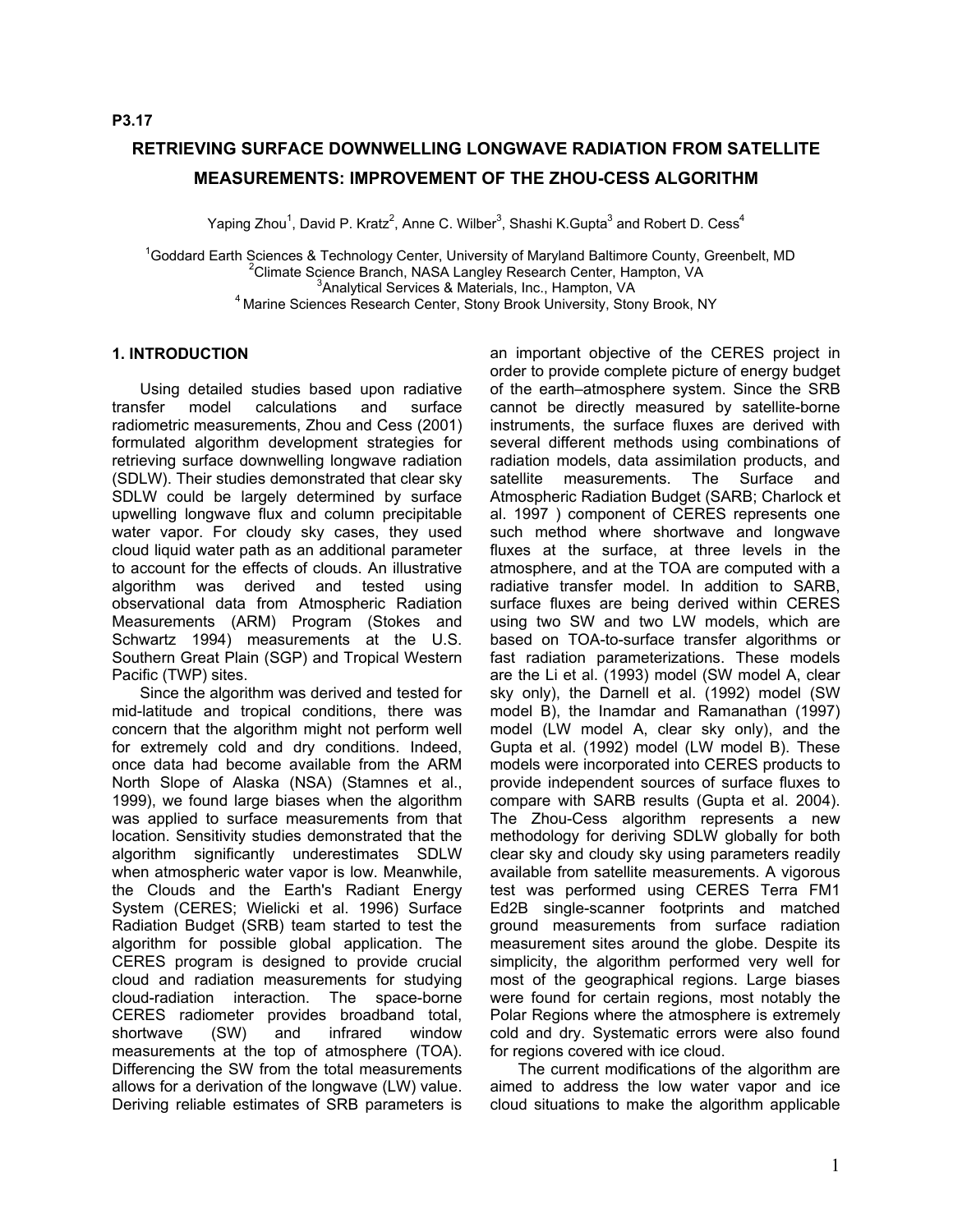for global implementation in the CERES processing.

## **2. THE ORIGINAL MODEL BIAS**

The Zhou-Cess (2001) algorithm took the form:

$$
SDLW = a + b \cdot SLLW + c \cdot ln(PWV) + d \cdot
$$
  
[ln(PWV)]<sup>2</sup> + e \cdot ln(1 + f \cdot LWP) (1)

Where SULW is the surface upwelling longwave flux computed from the 2-meter air temperature using Stefan-Boltzmann's law assuming unity emissivity. PWV is the column precipitable water vapor and LWP is the cloud liquid water path in centimeter. The regression coefficients a, b c, d, e, f have values of 123.86, 0.444, 56.16, -3.65, 5.30, 1226.0, respectively. The algorithm was derived using observational data obtained from six Intensive Observation Periods (IOP) at the ARM SGP site and was verified with nine other SGP IOP datasets and TWP Manus data (Zhou and Cess 2001). The algorithm was not tested with observational data from other geophysical regions because of data availability problem.

## **2.1 The ARM NSA Data**

Recent climate modeling and diagnostic studies indicate the Polar Regions are particularly sensitive to global climate change and important to mid-latitude climate and weather system. Radiation tends to dominate the Arctic heat budget in all seasons. Due to extreme weather conditions, the algorithms developed for mid-latitudes frequently do not work well for the Polar Regions. It is natural to test the Zhou-Cess algorithm when high quality observations from ARM North Slope of Alaska became available. The data used in the study was from January to December, 2000 from ARM Barrow facility. The Barrow facility is located at the northernmost point (71.32N, 156.61W) in the United States, 330 miles north of the Arctic Circle. The data were taken from the same instruments and processed the same manner as those used in Zhou-Cess (2001) for the SGP and TWP sites. The SDLW fluxes were pygeometer measurements and the surface upwelling fluxes were computed from the Surface Meteorological Observation Station (SMOS) 2-m surface air temperature. The column precipitable water and cloud liquid water were both measured by microwave radiometer (MWR). All data were averaged into half-hour products. The results show that the algorithm mostly underestimates the

SDLW, with large negative bias at the low SDLW (Fig. 1). Further analysis found that 94% of the underestimated cases are related to very low water vapor amount (PWV  $\leq$  0.81 cm). The low water vapor amount has resulted in very large negative value in the ln(PWV) term since the logarithmic function decreases very rapidly with decreasing water vapor below 1 cm. To remedy the problem, the ln(PWV) term was redefined to ln(1+PWV). This modification has the added advantage of producing very simple and reasonable relationships between SDLW and the water vapor terms PWV and LWP as the water vapor amounts asymptote toward zero.



Fig. 1 Observed surface downwelling longwave flux versus calculated with original Zhou-Cess algorithm for data from Barrow, NSA from Jan.2000-Dec.2000.

Although Zhou-Cess (2001) conducted radiative transfer calculations for 6 default MODTRAN atmospheres (including subarctic summer and subarctic winter atmosphere) and their variations for providing basic relationships between SDLW and other parameters, the actual algorithm was derived using only observations at SGP site for illustrative purpose. For any nonlinear relationship, it is important that full range of data is adequately present in order to derive statistical relationship that applies to most situations. This is because the statistical relations (usually derived with least square fitting) will lean toward highly sampled situations and miss the under-sampled situations.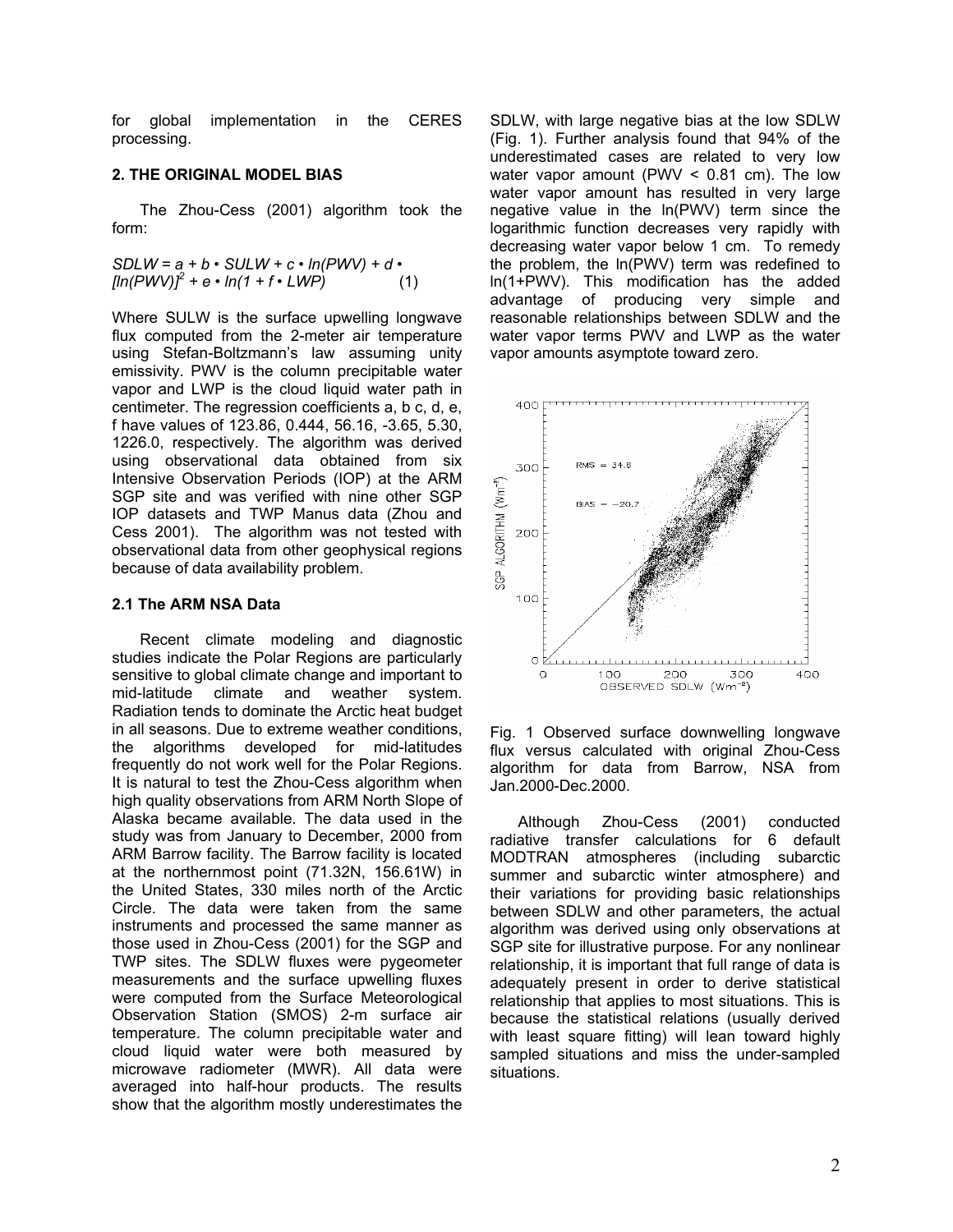



The importance of sampling can be illustrated in Fig.2 where a linear relationship is calculated for MODTRAN computed SDLW and SULW from Zhou and Cess (2001) (upper panel). Using upper portion (PWV>=0.5 cm) and lower portion (PWV < 0.5 cm) of the data gives very different slope and offset for a linear relationship. The log-square fit of PWV to the ratio of fluxes also depends significantly on different portion of sampling data (lower panel). The reason why the SGP algorithm does not produce good results for NSA data is because SGP data only represent middle range of the data (PWV) so that it won't apply to the low end of the curve.

Due to data availability, the original algorithm only used cloud liquid water path to account for cloud effect to the SDLW. For SGP and TWP site, since most of the ice clouds are high, their effect to SDLW is relatively small. It is not the case for the polar region, where most of the clouds are ice cloud and low in altitude, and the atmosphere water vapor is also very low. The effect of ice clouds on SDLW is not negligible.

#### **2.2 Satellite Implementation**

The CERES Single Scanner Footprint (SSF) product contains one hour of instantaneous CERES data for a single scanner instrument. The SSF combines instantaneous CERES data with

scene information and cloud properties defined from a higher-resolution imager such as Visible/Infrared Scanner (VIRS) on TRMM or Moderate-Resolution Imaging Spectroradiometer (MODIS) on Terra and Aqua. The cloud properties



Fig. 2 Relationships between MODTRAN computed clear sky SDLW and SULW (upper panel) and flux ratio versus column water vapor (lower panel). The black and dot lines are linear regression fits (upper panel) and log-square fits (lower panel) using data points with PWV greater than 0.5 cm (solid line) and PWV less than 0.5 cm (dot lines), respectively.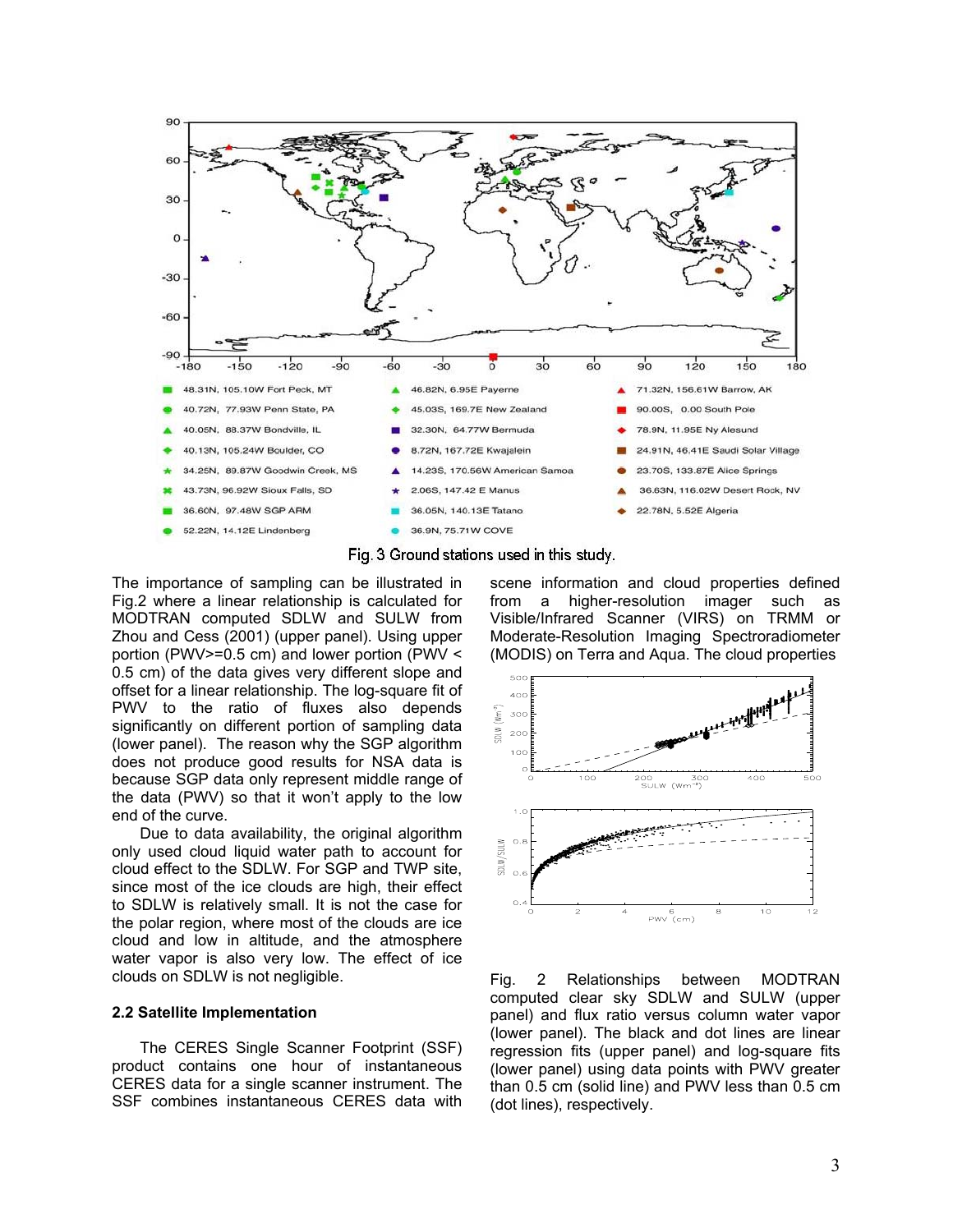are computed in the cloud subsystem of CERES processing (Minnis et al. 1997). All the input parameters for the Zhou-Cess algorithm are already computed or assembled in the current SSF processing.

The ground measurements are taken from CERES/ARM Validation Experiment (CAVE; Rutan et al. 2001) database (Fig. 3), which is maintained at NASA LaRC in a Web-accessible form for use in the CERES project and which is also available to the outside science community. Temporal matching of the satellite and site fluxes was done at the highest resolution of the site data.. Spatial matching was done to a distance of 20- km between the location of the site and the center of the CERES footprint. Values for all CERES footprints within the 20-km range of the sites and within the 1 minute interval were averaged together for comparison with the corresponding ground-based values (Gupta et al. 2004).



Fig. 4 Scatter plot of SDLW computed using original Zhou-Cess algorithm for Terra SSF Edition 2B versus ground measured SDLW for different scene types.

 Fig. 4 shows the scatter plots of SDLW computed by original Zhou-Cess algorithm for Terra Edition 2B and collocated ground measurements. For most geographical regions (continental, desert, island and coastal area), the algorithm performs reasonably well, however it significantly underestimates SDLW in the Antarctic region when SDLW is below 200  $Wm<sup>-2</sup>$ . Most of the low values were observed at the South Pole where mean water vapor is only 0.34 cm. When the data is stratified with clear (Area  $\text{clr} > 99.9\%$ ), water cloud (LWP > 5 g/m<sup>2</sup>) and ice cloud (LWP < 5 g/m<sup>2</sup> and IWP> 1 g/m<sup>2</sup>) cases, it was found that there is positive bias for most of the clear sky cases except in some Ant-artic cases (Fig. 5). Large negative bias was found for both water cloud and ice cloud, with ice cloud has even larger negative bias. The large negative bias for cloud sky flux might be due to lower cloud liquid water path generally observed from satellite than those observed from MWR in the SGP site. It was also found that some of the MWR measured cloud liquid water used in deriving the original algorithm might have been contaminated by rain or wetness from other forms of precipitation due to their unlikely larger value (LWP  $> 0.13$  cm). The systematic difference between ice cloud and water cloud also indicates that ice clouds can play an important role for cases other than the warm, moist tropical cases. All these suggest that the algorithm should be re-derived using satellite observed cloud parameters and using more sites globally so that it would better represent various atmospheric conditions. In the revised algorithm, the effect of ice cloud will be considered by including ice water content the same manner as cloud liquid water but possibly less weight.



Fig. 5 Same as Fig. 3 but plotted for clear sky (Area\_clr > 99.9%), water cloud (LWP>5 g/m<sup>2</sup>) and ice cloud (LWP < 5 g/m<sup>2</sup>, IWP>1 g/m<sup>2</sup>) conditions.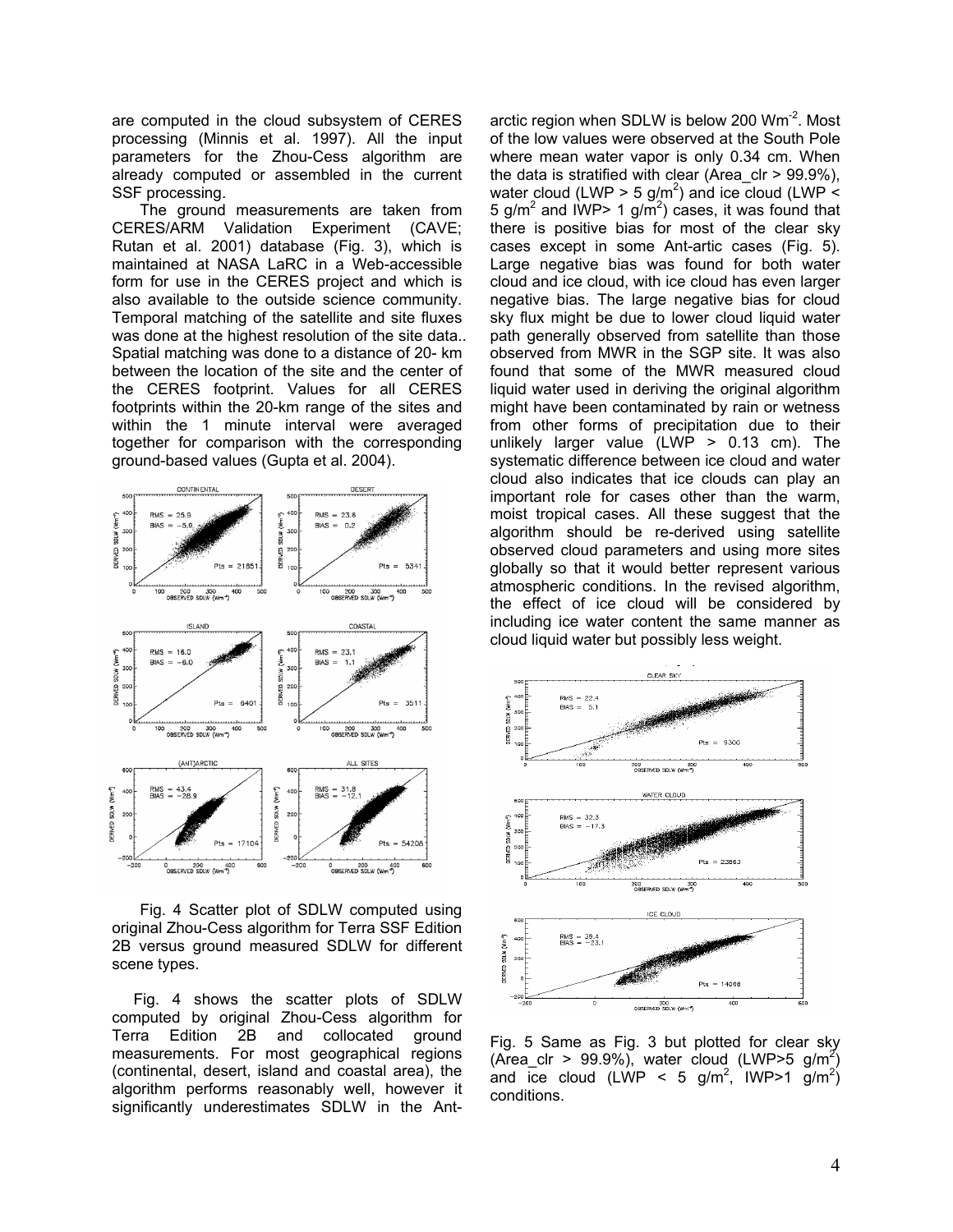## **3. REVISED ALGORITHM**

Based on the above analysis, a new algorithm was derived which computes the fluxes for clear portion ( $F_{\text{clr}}$ ) and cloudy portion ( $_{\text{Fcd}}$ ) of the sky separately and then sums the results for the all sky flux  $(F_{all})$ :

$$
Fclr = a0 + a1 \cdot SULW + a2 \cdot ln(1 + PWV) + a3 \cdot [ln(1 + PWV)]^{2}
$$
 (2)

$$
Fcld = b0 + b1 \cdot SULW + b2 \cdot ln(1 + PWV) +b3 \cdot [ln(1 + PWV)]^{2} + b4 \cdot ln(1 + LWP) +b5 \cdot ln(1 + lWP)
$$
\n(3)

$$
Fall = Fclr \cdot Area\_clr \cdot 0.01 +
$$
  

$$
Fcld \cdot (100 - Area\_clr) \cdot 0.01
$$
 (4)

$$
Fnet = SULW - Fall
$$
\n<sup>(5)</sup>

 $a0 = 37.687$ ,  $a1 = 0.474$ ,  $a2 = 94.190$ ,  $a3 = -4.935$  $b0 = 60.349$ ,  $b1 = 0.480$ ,  $b2 = 127.956$ ,  $b3 = -29.794$ ,  $b4 = 1.626$ ,  $b5 = 0.535$ 

Where Area clr and Area cld are the percentage of clear and cloudy area in a single CERES footprint, respectively; SULW and PWV follow the same unit as in (1). LWP and IWP (in  $g/m^2$ ) are not total for the pixel, but for the cloudy portion only as cloud fraction is explicitly taken into consideration. SULW is computed from surface temperature using unity emissivity. The surface air temperature and water vapor are from CERES meteorological data with the rest of parameters from CERES cloud analysis. In the above, clear sky is defined when Area clr is greater than 99.9% and both LWP and IWP are set to zero.

The above regressions are derived using matched CERES observations and ground measured SDLW from 15 sites around the globe (Fig. 3) during 58 months from March 2000 to Dec 2004. There are 6028 clear sky cases (Area\_clr > 99.9%) for deriving clear sky formula and 5788 overcast cases (Area clr  $\lt$  1%) data points to derive the cloud sky formula. These data consist of 43% of all collocated measurements during this period.

#### **4. VALIDATION**

The modified algorithm has been applied to the Terra Edition 2B and Aqua Edition 2A SSF data products. The Terra Edition 2B data, as mentioned above, spans from March 2000 to December 2004. Fig.6 shows scatter plots of SDLW of Terra Edition 2B computed with the modified Zhou-Cess algorithm versus ground measured SDLW over 29 sites around the globe stratified for different scene types. The modified algorithm has smaller bias (less than 1  $Wm^{-2}$ ) for most of the scene types except for the coastal area where systematic bias is 7.3 Wm<sup>-2</sup>.



Fig. 6 Scatter plot of SDLW computed from modified Zhou-Cess algorithm versus ground measurements for different scene types for Terra Edition 2B product.

The modified algorithm has been applied to Aqua processing along with longwave LWA and LWB. The following results cover the period from July 2002 to March 2005 for Aqua 2A. The ground measurements are collected from the same 29 global sites as shown in Fig.3. All data available from these periods are used except for some data gaps. The validation was carried for clear sky and cloudy sky separately.

Table 1. Longwave clear sky flux computed from original LWC and modified LWC.

| <b>Sites</b><br># of Points | Original LWC<br>Bias $Wm^{-2}$ (%)<br>$\sigma$ Wm <sup>-2</sup> (%) | Modified LWC<br>Bias $Wm^2(\%)$<br>$\sigma$ Wm <sup>-2</sup> (%) |
|-----------------------------|---------------------------------------------------------------------|------------------------------------------------------------------|
| Continental                 | 6.71(2.38)                                                          | $-0.16$ ( $-0.06$ )                                              |
| 5012                        | 20.9(7.4)                                                           | 16.6(5.9)                                                        |
| Coastal                     | 16.66 ( 5.84)                                                       | 10.03 (3.52)                                                     |
| 609                         | 17.8(6.3)                                                           | 14.8(5.2)                                                        |
| Ant-arctic                  | $-137.00$ ( $-121.96$ )                                             | 10.45(9.30)                                                      |
| 903                         | 34.5 (30.7)                                                         | 11.1(9.9)                                                        |
| Desert                      | $-1.68$ ( $-0.53$ )                                                 | $-7.12$ ( $-2.27$ )                                              |
| 1640                        | 24.4 (7.8)                                                          | 23.9(7.6)                                                        |
| Island                      | 9.31(2.47)                                                          | 2.92(0.77)                                                       |
| 138                         | 10.3(2.7)                                                           | 12.6(3.3)                                                        |
| Global                      | $-9.81(-3.61)$                                                      | 0.42(0.15)                                                       |
| 8302                        | 41.4 (15.3)                                                         | 18.5(6.8)                                                        |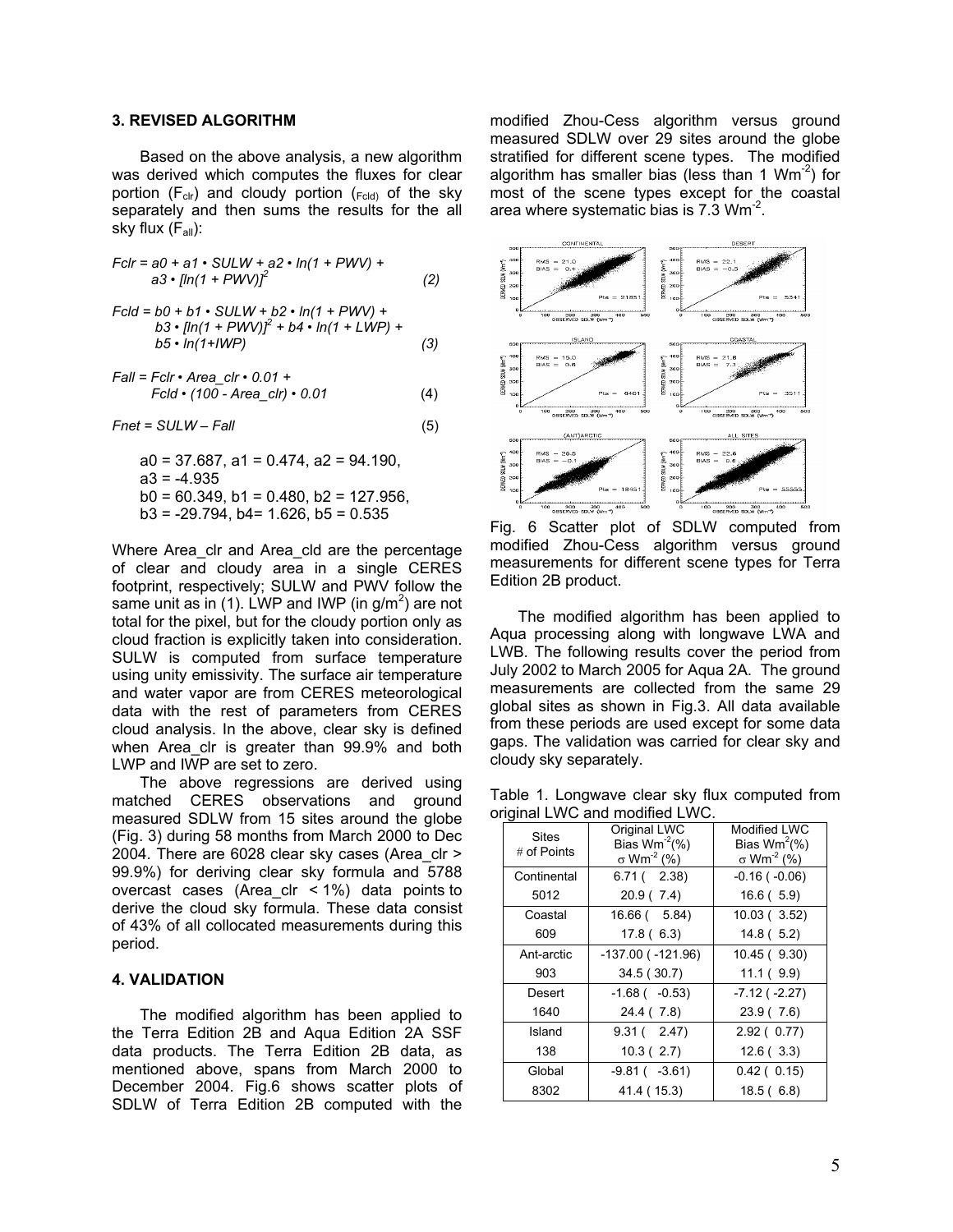| <b>Sites</b><br># of Points | LWA<br>Bias $Wm^2(\%)$<br>$\sigma$ Wm <sup>-2</sup> (%) | LWB<br>Bias $Wm^2(\%)$<br>$\sigma$ Wm <sup>-2</sup> (%) | <b>LWC</b><br>Bias Wm <sup>-2</sup><br>(% )<br>$\sigma$ Wm <sup>-2</sup> (%) |
|-----------------------------|---------------------------------------------------------|---------------------------------------------------------|------------------------------------------------------------------------------|
| Continental                 | $-4.48$ ( $-1.59$ )                                     | $-6.93$ ( $-2.46$ )                                     | $-0.16$ ( $-0.06$ )                                                          |
| 5012                        | 15.8(5.6)                                               | 15.4(5.5)                                               | 16.6(5.9)                                                                    |
| Coastal                     | 4.92 (1.72)                                             | $-0.15$ ( $-0.05$ )                                     | 10.03(3.52)                                                                  |
| 609                         | 12.9(4.5)                                               | 13.2(4.6)                                               | 14.8(5.2)                                                                    |
| Ant-arctic                  | -16.02 (-<br>(14.30)                                    | $-8.83$ ( $-7.88$ )                                     | 10.45(9.30)                                                                  |
| 903                         | 11.0(9.9)                                               | 11.0(9.9)                                               | 11.1(9.9)                                                                    |
| Desert                      | $-0.41$ ( $-0.13$ )                                     | $-5.15$ ( $-1.64$ )                                     | $-7.12$ ( $-2.27$ )                                                          |
| 1640                        | 22.8(7.3)                                               | 21.1(6.7)                                               | 23.9(7.6)                                                                    |
| Island                      | $-0.75$ ( $-0.20$ )                                     | $-0.77$ ( $-0.20$ )                                     | 2.92(0.77)                                                                   |
| 138                         | 12.0(3.2)                                               | 13.8(3.6)                                               | 12.6(3.3)                                                                    |
| Global                      | $-4.18$ ( $-1.54$ )                                     | $-6.19$ ( $-2.28$ )                                     | 0.42(0.15)                                                                   |
| 8302                        | 17.7(6.5)                                               | 16.8(6.2)                                               | 18.5(6.8)                                                                    |

Table 2. Long wave clear sky flux computed from LWA, LWB and modified LWC.

Table 1 compares the bias and random error of the original algorithm to those of the modified algorithm for clear sky flux. Using the modified algorithm reduces the huge negative bias for the Ant-arctic region from  $-137.0$  Wm<sup>-2</sup> to an acceptable  $-10.5$  Wm<sup>-2</sup>. The use of the modified algorithm has also improved either the bias or random error or both for most of the regions. The modified algorithm does produce biases for coastal and Ant-arctic) areas of order 10 Wm-2, and globally, there is  $a < 1$  Wm<sup>-2</sup> bias and a 18 Wm<sup>-2</sup> standard deviation. Comparison of LWC with LWA and LWB for clear sky fluxes are shown in Table 2. The modified LWC has smaller bias for continental region than both LWA and LWB. It has larger systematic bias in the coastal and Desert area. The global mean bias is smaller for LWC probably due to cancellation of positive and negative bias. The random error of  $18.5$  Wm<sup>-2</sup> is slightly higher than those of LWA  $(17.7 \text{ Wm}^2)$  and LWB (16.8  $Wm^{-2}$ ).

Table 3. Long wave cloudy sky flux computed from original LWC and modified LWC.

| UNGINI LIYU ANG MUGULIGI LIYU. |                                                                     |                                                                     |  |
|--------------------------------|---------------------------------------------------------------------|---------------------------------------------------------------------|--|
| <b>Sites</b><br># of Points    | Original LWC<br>Bias $Wm^{-2}$ (%)<br>$\sigma$ Wm <sup>-2</sup> (%) | Modified LWC<br>Bias $Wm^{-2}$ (%)<br>$\sigma$ Wm <sup>-2</sup> (%) |  |
| Continental                    | $-7.42$ ( $-2.33$ )                                                 | 0.61(0.19)                                                          |  |
| 21117                          | 28.0(8.8)                                                           | 22.6(7.1)                                                           |  |
| Coastal                        | 1.80(0.52)                                                          | 6.00(1.72)                                                          |  |
| 3302                           | 21.2(6.1)                                                           | 18.5(5.3)                                                           |  |
| Ant-arctic                     | $-46.63$ ( $-20.17$ )                                               | $-0.89$ ( $-0.39$ )                                                 |  |
| 17663                          | 50.6(21.9)                                                          | 23.6 (10.2)                                                         |  |
| <b>Desert</b>                  | 8.19(2.42)                                                          | 9.67(2.85)                                                          |  |
| 4170                           | 28.1(8.3)                                                           | 27.7(8.2)                                                           |  |
| Island<br>6729                 | 0.58(0.14)<br>13.5 (<br>3.3)                                        | 0.95(0.23)<br>12.5(3.0)                                             |  |
| Global                         | $-17.67$ ( $-5.80$ )                                                | 1.20(0.39)                                                          |  |
| 52981                          | 40.1 (13.2)                                                         | 23.6(7.8)                                                           |  |

Table 4. Long wave cloudy sky flux computed from LWB and modified LWC.

| <b>Sites</b> | LWB.                          | LWC                           |
|--------------|-------------------------------|-------------------------------|
| # of Points  | Bias $Wm^{-2}$ (%)            | Bias $Wm^{-2}$ (%)            |
|              | $\sigma$ Wm <sup>-2</sup> (%) | $\sigma$ Wm <sup>-2</sup> (%) |
| Continental  | $-3.38$ ( $-1.06$ )           | 0.61(0.19)                    |
| 21117        | 22.4(7.0)                     | 22.6(7.1)                     |
| Coastal      | 2.51(0.72)                    | 6.00(1.72)                    |
| 3302         | 19.0(5.4)                     | 18.5(5.3)                     |
| Ant-arctic   | $-6.17$ ( $-2.67$ )           | $-0.89$ ( $-0.39$ )           |
| 17663        | 25.0 (10.8)                   | 23.6(10.2)                    |
| Desert       | 11.88(3.51)                   | 9.67(2.85)                    |
| 4170         | 28.8(8.5)                     | 27.7(8.2)                     |
| Island       | 5.71 ( 1.39)                  | 0.95(0.23)                    |
| 6729         | 14.8(3.6)                     | 12.5(3.0)                     |
| Global       | $-1.59$ ( $-0.52$ )           | 1.20(0.39)                    |
| 52981        | 24.4(8.0)                     | 23.6 (7.8)                    |

Table 3 shows that the major improvement for cloudy sky flux also occurs at Ant-arctic region. The bias is reduced from -46.6 Wm<sup>-2</sup> to -0.89  $\text{Wm}^{-2}$ . There is also a modest improvement for the continental area. There is slightly larger bias for coastal and desert region. Globally, the bias is 1.2  $Wm<sup>-2</sup>$  and standard deviation 23.6  $Wm<sup>-2</sup>$ . Comparing LWC cloud sky flux with LWB, it is found that LWC performs slightly better in continental, Ant-arctic, desert and island regions, only slightly worse in coastal area (Table 4). When all sky fluxes are considered, the modified algorithm has improvement for most geographical regions in systematic error, except for slightly higher bias for coastal and island areas. The random error is reduced for every region (Table 5). The global mean bias of all sky fluxes is  $1.1$  Wm<sup>-2</sup> and the standard deviation is 23.0 Wm<sup>-2</sup>.

Table 5. Longwave all sky flux computed from original LWC and modified LWC.

| $n$ gnar Lyv $\circ$ and modified Lyv $\circ$ . |                                                                     |                                                                     |  |
|-------------------------------------------------|---------------------------------------------------------------------|---------------------------------------------------------------------|--|
| <b>Sites</b><br>$#$ of Points                   | Original LWC<br>Bias $Wm^{-2}$ (%)<br>$\sigma$ Wm <sup>-2</sup> (%) | Modified LWC<br>Bias $Wm^{-2}$ (%)<br>$\sigma$ Wm <sup>-2</sup> (%) |  |
|                                                 |                                                                     |                                                                     |  |
| Continental                                     | $-4.71( -1.51)$                                                     | 0.46(0.15)                                                          |  |
| 26129                                           | 27.2(8.7)                                                           | 21.6(6.9)                                                           |  |
| Coastal                                         | 4.12(1.21)                                                          | 6.63(1.95)                                                          |  |
| 3911                                            | 20.9(6.1)                                                           | 18.1(5.3)                                                           |  |
| Ant-arctic                                      | $-51.03$ ( $-22.64$ )                                               | $-0.34$ ( $-0.15$ )                                                 |  |
| 18566                                           | 51.6(22.9)                                                          | 23.3(10.3)                                                          |  |
| Desert                                          | 5.40 ( 1.63)                                                        | 4.93 (1.48)                                                         |  |
| 5810                                            | 27.5(8.3)                                                           | 27.4 ( 8.3)                                                         |  |
| Island                                          | 0.76(0.19)                                                          | 0.99(0.24)                                                          |  |
| 6867                                            | 13.5(3.3)                                                           | 12.5(3.1)                                                           |  |
| Global                                          | $-16.61$ ( $-5.54$ )                                                | 1.09(0.36)                                                          |  |
| 61283                                           | 41.1 (13.7)                                                         | 23.0 ( 7.7)                                                         |  |